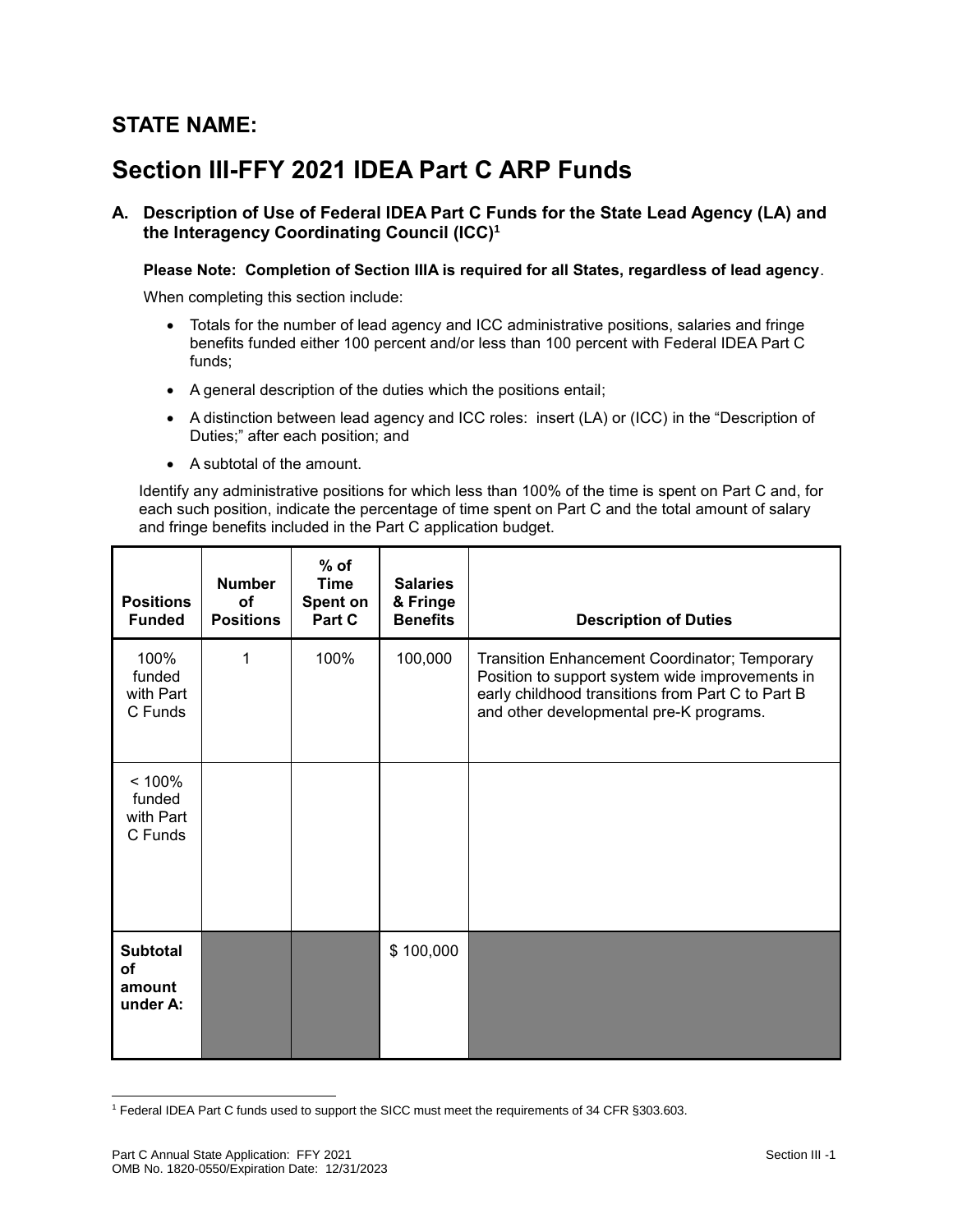### **B. Maintenance and Implementation Activities for the Lead Agency and the ICC**

When completing this section include:

- A description of the nature and scope of each major activity to be carried out under Part C in maintaining and implementing the statewide system of early intervention services:
	- o Lead Agency Activities could include enhancing the Comprehensive System of Personnel Development, implementing child find strategies, or ensuring a timely, comprehensive, multidisciplinary evaluation for each child;
	- $\circ$  ICC Activities could include coordinating child find identification efforts, ensuring the timely provision and payment of early intervention services to eligible children and their families, advising on early childhood transition, support for the ICC (travel), or other implementation and development activities of the ICC
- The approximate amount of Federal IDEA Part C funds to be spent for each activity; and
- A subtotal of the amount.

#### **Special Note: Prior Approval**

Some direct costs require prior approval. These items include using Federal IDEA Part C funds to pay for: (1) equipment; (2) participant support costs (such as training or travel costs); (3) construction or renovation of facilities; and (4) rent, occupancy or space maintenance costs. <sup>2</sup> The October 2019 *Frequently Asked Questions (2019 FAQs) Prior Approval – OSEP and RSA Formula Grants<sup>3</sup>* which provides prior approval for certain **equipment and participant support costs**. Please review this FAQ at [https://www2.ed.gov/policy/speced/guid/faq-prior-approval-10-29-2019.pdf\)](https://www2.ed.gov/policy/speced/guid/faq-prior-approval-10-29-2019.pdf) prior to completing Section III. B. For any activity or expense listed under Section III of this application that is not covered by the scope of the 2019 FAQs and requires OSEP prior approval, mark an "X" in the chart below. The State must submit supporting documentation for any direct costs that require OSEP prior approval.

#### **Approval of the State's FFY 2021 application does not constitute OSEP's approval of these expenses unless specifically referenced.**

| <b>Major Activity/</b><br><b>Expense</b> | Part C<br><b>Funds to be</b><br><b>Spent</b> | <b>Description of Activities/Expenses (include</b><br>whether it is for the Lead Agency or SICC)                                                                                                                            | Prior<br>Approval<br><b>Needed</b> |
|------------------------------------------|----------------------------------------------|-----------------------------------------------------------------------------------------------------------------------------------------------------------------------------------------------------------------------------|------------------------------------|
| <b>Public Awareness</b><br>Child-find    | \$519,553                                    | Support to develop a comprehensive public<br>awareness campaign linking state system and<br>individual provider agencies, supporting<br>critical nature of the first three years and<br>availability of services statewide. |                                    |
| Data System<br>Enhancement               | \$173,184                                    | Data system enhancement with an emphasis<br>on data exchange agreements and interface<br>with electronic health record systems to<br>eliminate duplicative data entry.                                                      |                                    |

*(Add rows as needed)*

l

<sup>&</sup>lt;sup>2</sup> IDEA and the Uniform Guidance require prior approval for the following expenses: (1) equipment (tangible personal property (including information technology systems) having a useful life of more than one year and a per unit acquisition cost which equals or exceeds the lesser of the capitalization level established by the nonfederal entity for financial statement purposes, or \$5,000 (see 2 CFR §200.33)); (2) participant support costs (direct costs for items such as stipends or subsistence allowances, travel allowances, and registration fees paid to or on behalf of participants or trainees (but not employees), in connection with conferences or training projects 2CFR §200.75; (3) construction/renovation (see 2 CFR §200.12(b)); and (4) rent (see 2 CFR §200.465)).

<sup>3</sup> Under the 2019 FAQs, OSERS granted prior approval for participant support costs under IDEA that: (1) are associated with required meetings for the SICC; (2) incurred as part of providing services identified on an IFSP under IDEA; (3) do not exceed \$5000 per individual participant per training/conference. In addition, the 2019 FAQs provide prior approval for equipment that is identified on or directly related to the implementation of the IFSP.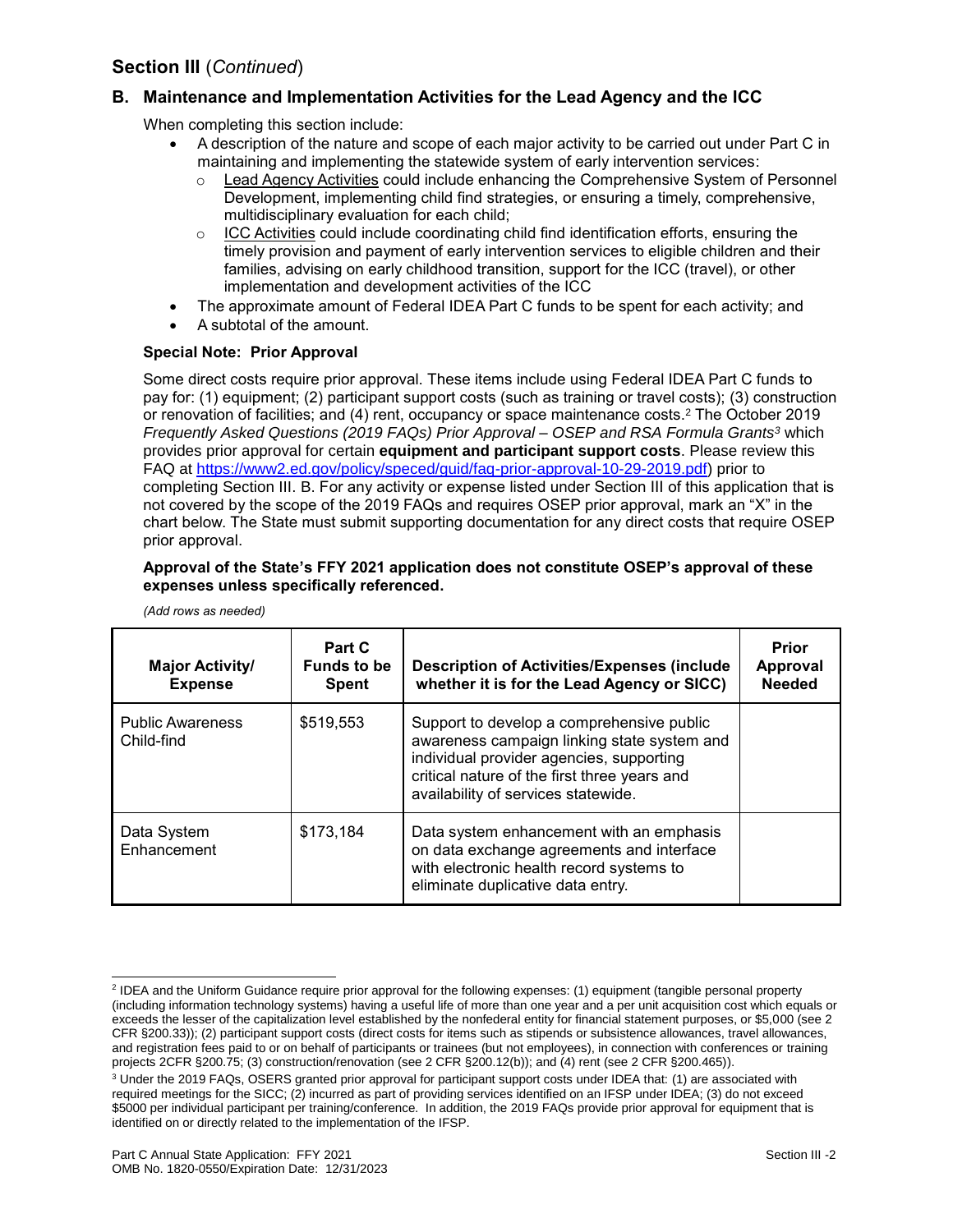| <b>Major Activity/</b><br><b>Expense</b>     | Part C<br><b>Funds to be</b><br><b>Spent</b> | <b>Description of Activities/Expenses (include)</b><br>whether it is for the Lead Agency or SICC)                                                                                                                       | Prior<br>Approval<br><b>Needed</b> |
|----------------------------------------------|----------------------------------------------|-------------------------------------------------------------------------------------------------------------------------------------------------------------------------------------------------------------------------|------------------------------------|
| Early Childhood<br>Transition<br>Enhancement | \$50,000                                     | Costs for transition materials and stipends for<br>SICC Parent Involvement and Engagement<br>cohort materials review.                                                                                                   |                                    |
| Pandemic Related<br>Training                 | \$289,105                                    | Addressing pandemic specific, statewide<br>training needs such as safe and supportive<br>re-entry to in-person services, virtual service<br>delivery, home visitor safety, provider and<br>family mental health topics. |                                    |
| <b>Subtotal of amount</b><br>under B:        | \$1,031,842                                  |                                                                                                                                                                                                                         |                                    |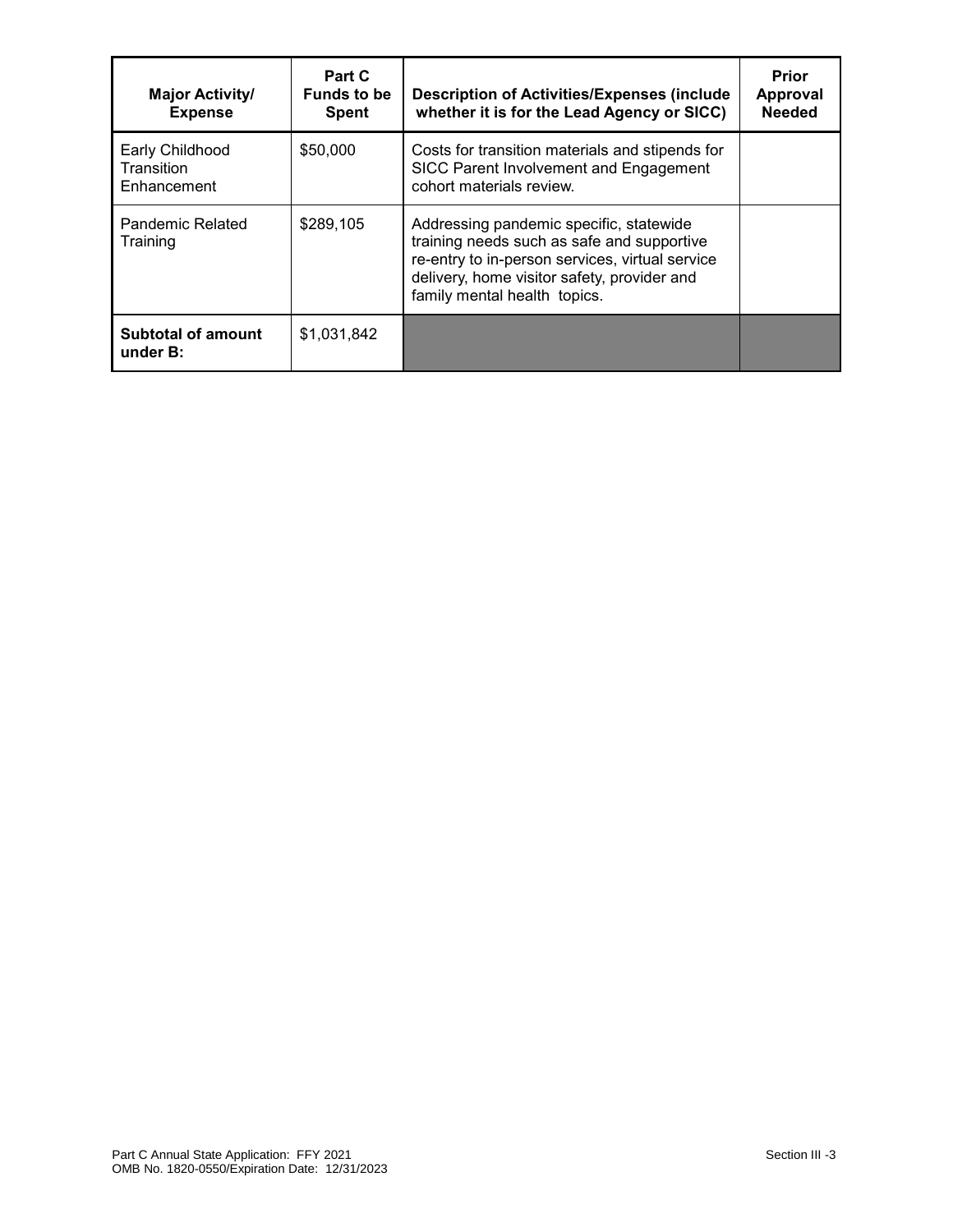#### **C. Direct Services (Funded by Federal IDEA Part C Funds)**

When completing this section include:

- A description of any direct early intervention service that the State lead agency expects to provide to eligible children and their families with Federal IDEA Part C funds;
- The approximate amount for each direct service (States must disaggregate by service the approximate amount of Federal IDEA Part C funds expected to be expended for each direct service); and
- A subtotal of the amount.

*(Add rows as needed.)*

| <b>Description of Each Direct Early Intervention Service</b>                               | <b>Approximate Amount of</b><br><b>Federal IDEA Part C Funds to be</b><br><b>Spent on Each Direct Service</b> |
|--------------------------------------------------------------------------------------------|---------------------------------------------------------------------------------------------------------------|
| Contracts to early intervention providers for comprehensive<br>early intervention services | \$2,391,594                                                                                                   |
|                                                                                            |                                                                                                               |
|                                                                                            |                                                                                                               |
|                                                                                            |                                                                                                               |
|                                                                                            |                                                                                                               |
|                                                                                            |                                                                                                               |
|                                                                                            |                                                                                                               |
|                                                                                            |                                                                                                               |
| Subtotal of amount under C:                                                                | \$2,391,594                                                                                                   |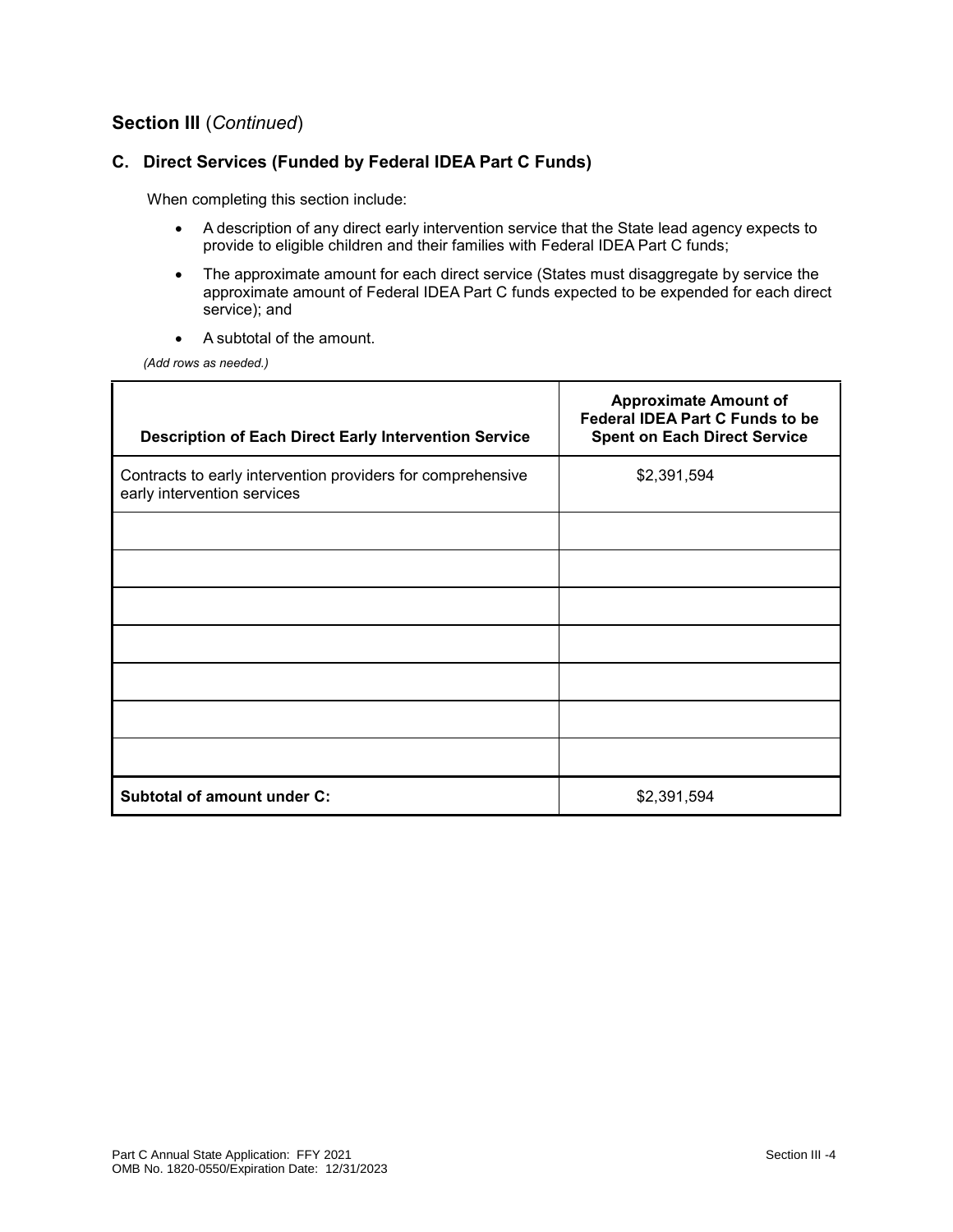#### **D. Activities by Other State Agencies**

If State agencies (other than the State lead agency) are to receive a portion of the Federal IDEA Part C funds and that amount is not already identified in Section III.C above, the State must include in this section:

- The name of each State public agency expected to receive funds;
- The approximate amount of funds each State public agency will receive; and
- A summary of the purposes for which the funds will be used.

Provide subtotal of amount. *(Add rows as needed.)*

| <b>State Agency</b><br><b>Receiving Funds</b> | <b>Amount of Funds</b> | <b>Purpose</b> |
|-----------------------------------------------|------------------------|----------------|
|                                               |                        |                |
|                                               |                        |                |
|                                               |                        |                |
|                                               |                        |                |
| Subtotal of amount under D:                   |                        |                |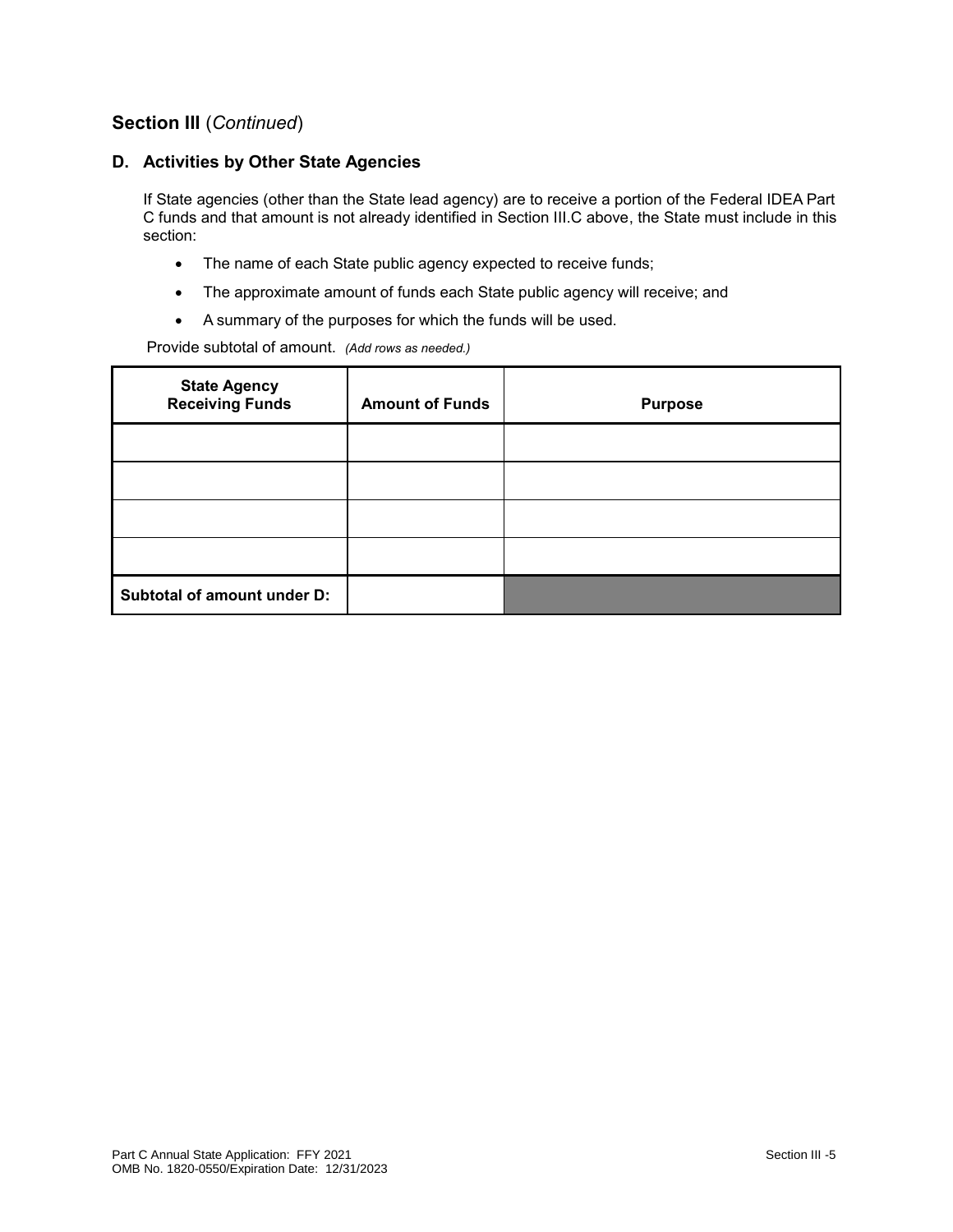### **E. Description of Optional Use of IDEA Part C Funds<sup>4</sup>**

In addition to using Federal IDEA Part C funds to maintain and implement the statewide system of early intervention, States may use funds for:

- expanding and improving on services for infants and toddlers and their families that are otherwise available; and
- initiating, expanding, or improving collaborative efforts related to at-risk infants and toddlers in any State that does not provide services for at-risk infants and toddlers. The application must include:
	- o The name of the major activity;
	- o The approximate amount of funds to be spent; and
	- o A description of the activities.

Provide subtotal of amount. *(Add rows as needed.)*

| <b>Major Activity</b>                    | <b>Part C Funds</b><br>to be Spent | <b>Description of Activities</b>                                                                                                                                                                 |
|------------------------------------------|------------------------------------|--------------------------------------------------------------------------------------------------------------------------------------------------------------------------------------------------|
| Infant-Parent Mental Health<br>Expansion | \$472,488                          | Scholarships, training and recruitment<br>focused on expanding Infant-Parent Mental<br>Health services with an emphasis on<br>underrepresented families and providers                            |
| <b>Workforce Diversity Expansion</b>     | \$472,488                          | Opportunities for scholarship and related<br>activities to increase the professional early<br>intervention workforce with an emphasis on<br>providers that represent communities being<br>served |
| Subtotal of amount under E:              | \$944,976                          |                                                                                                                                                                                                  |

l

<sup>4</sup> See IDEA section 638.